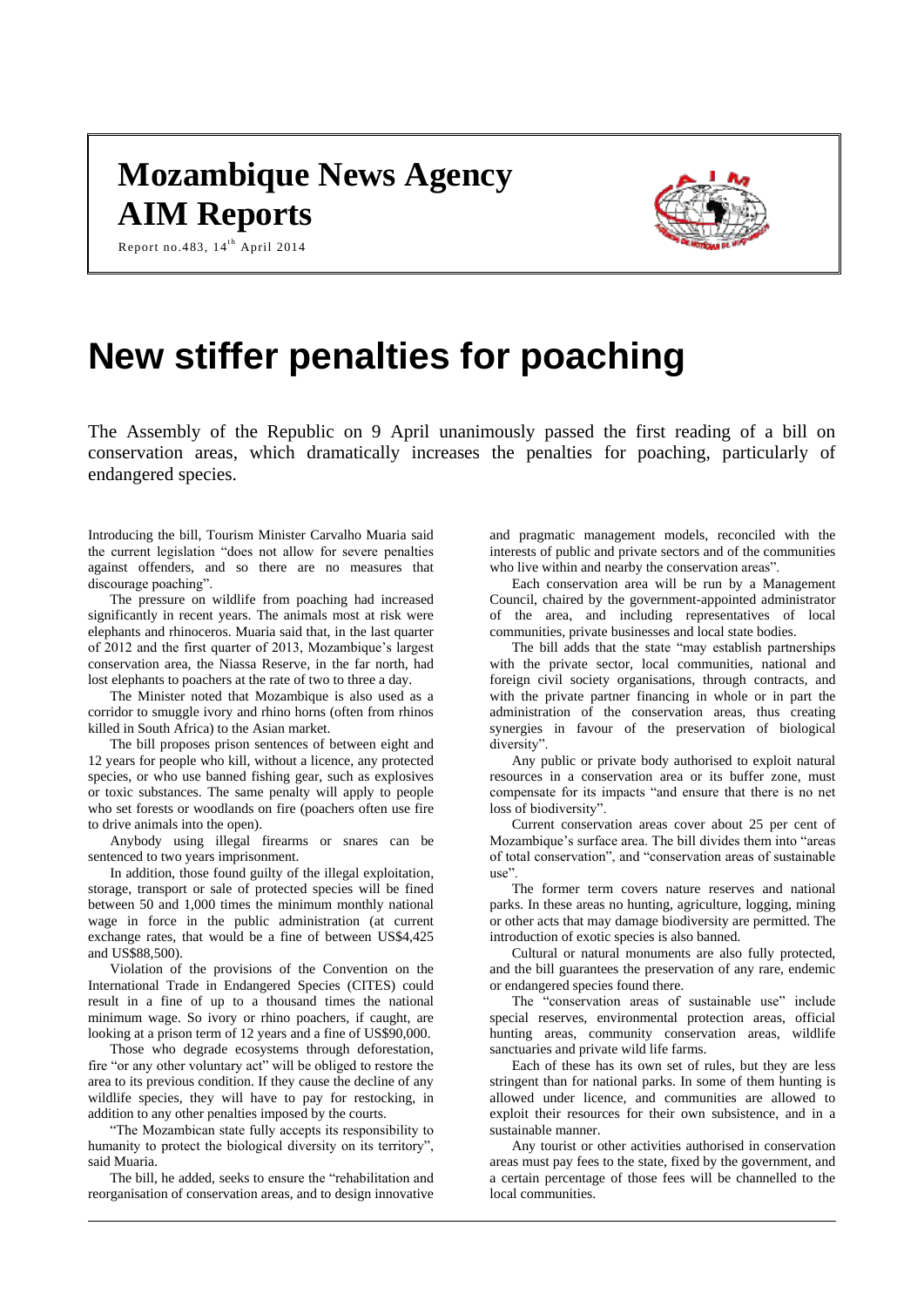# **Assembly strengthens rights of HIV+ citizens**

The Mozambican parliament, the Assembly of the Republic, on 10 April unanimously passed the first reading of amendments to strengthen the legislation defending HIV positive people.

The amendments, presented by the Parliamentary Office on the Fight against HIV and AIDS, concern two laws, one passed in 2005 to protect workers living with HIV, and one from 2009 establishing the rights and duties of all people living with HIV. At the suggestion of the Assembly's Constitutional and Legal Affairs Commission, the amended versions of both laws will now be rolled together into a single, comprehensive piece of legislation.

The amendments make it clear that nobody can be sacked or otherwise discriminated against because of their HIVstatus. Nobody can be obliged to inform their employers whether they are HIV-positive, and job offers can never be made dependent on taking an HIV test.

If a worker does lose his job because of his HIV status, that counts as dismissal without just cause, and the worker will be entitled to compensation of four times his monthly wage for every year that he has worked.

HIV tests can only be carried out if the person being tested gives informed consent, except in cases where the person concerned is donating blood, is being operated upon, or where a doctor considers a test necessary for purposes exclusively concerned with the health of a patient.

All pregnant women must be offered HIV testing and counselling, but the test cannot be administered if the women refuses. Any breach of confidentiality gives the person tested the right to compensation.

If a worker is infected with HIV in the course of his job, the employer must provide compensation and provide him with information about counselling and treatment.

Anyone who is contaminated with the virus, either deliberately, or because of a medical mistake or negligence is entitled to compensation. This is the responsibility of the state in the case of people contaminated while undergoing treatment in the national health service.

For the first time, this compensation extends to people infected with HIV by traditional healers (something likely to be common, given the use of shared and unsterilised blades by many of those who call themselves traditional doctors). A healer guilty of infecting his clients may also face criminal proceedings.

All traditional healers must follow safety measures to avoid the risk of transmitting HIV, and they must refrain from claiming that they can cure AIDS.

Fines for breaking the provisions of this law can be as high as 60 times the statutory minimum wage (which would be about US\$5,310 at current exchange rates). The deliberate transmission of HIV can be punished with a prison term of between eight and 12 years.

#### **President inaugurates Namialo – Lurio road**

President Armando Guebuza on 12 April inaugurated the rebuilt stretch of the main south-south highway between the town of Namialo, in the northern province of Nampula, and the Lurio River, on the border with the neighbouring province of Cabo Delgado.

Rebuilding this 150 kilometre stretch of road was financed by the United States government, through the Millennium Challenge Corporation (MCC), and was completed, months behind schedule, by the Italian company CMC.

Speaking to the crowd attending the ceremony, President Guebuza said that the road had existed for many years, but with the passage of time it had deteriorated and needed to be rehabilitated.

"The link between Nampula and Cabo Delgado is a factor of unity between all Mozambicans", he stressed. "You can't reach the Rovuma (the river that forms the frontier with Tanzania) without passing through here. The building of the new road and new bridge was possible thanks to your support because you regard this as your road and your bridge".

According to a US embassy spokesperson, the MCC made US\$507 million in grants available for Mozambique, but the Mozambican government was only able to spend US\$447 million before the deadline of September 2013.

The funds were used mostly on roads, water supply and sanitation, agriculture and land tenure in Cabo Delgado, Niassa, Nampula and Zambezia provinces.

#### **Nacaroa electricity inaugurated**

President Armando Guebuza on 12 April inaugurated the expansion of the country's electricity grid, based on the Cahora Bassa dam on the Zambezi River, to Nacaroa district, in the northern province of Nampula.

The electrification of Nacaroa was part of the "Electricity II Project" of the publicly owned electricity company, EDM. The project came in two parts – first, the rural electrification of Gaza and Inhambane provinces in the south, and later the electrification of rural Nampula.

According to EDM, the total cost of "Electricity II" was US\$5.8 million. US\$1.93 million was spent on the new transmission line from Namialo, in the neighbouring district of Meconta, to Nacaroa, including transformer posts, connections to customers and an EDM commercial building.

The Namialo-Nacaroa line is 71 kilometres long, and reaches 305 new consumers. Other transmission lines in the Nampula rural electrification are Nametil-Chalawa (51 kilometres, 315 new consumers, and Rapale-Mecuburi (60 kilometres, 297 new consumers).

"With the arrival of electricity in Nacaroa, the conditions have been created to speed up the development of Nampula province, with a direct impact on the life of the population", said an EDM spokesperson.

Speaking at a rally in Nacaroa, as part of his "open and inclusive presidency" in Nampula, President Guebuza said a sense of self-esteem has transformed the district "which is not the same as it was yesterday, and has changed for the better".

He recalled that some years ago, when uniforms were introduced in schools, he had visited Nacaroa and had been surprised to find a cooperative of women producing the uniforms for Nacaroa children, while people in other districts found themselves obliged to buy uniforms in Nampula city or even Maputo.

"I was very impressed with the sense of business opportunity of these women who understood what was needed and bought the cloth to produce uniforms locally", said the President.

He reiterated his call for Mozambicans to advance towards development, based on national unity and peace, and stressed the importance of a continual dialogue, without trying to transmit negative messages.

"We can't always be angry", he said, "and when moments of anger appear, we have to concern ourselves in transmitting joyous messages. We need friendship because we all have the same destiny".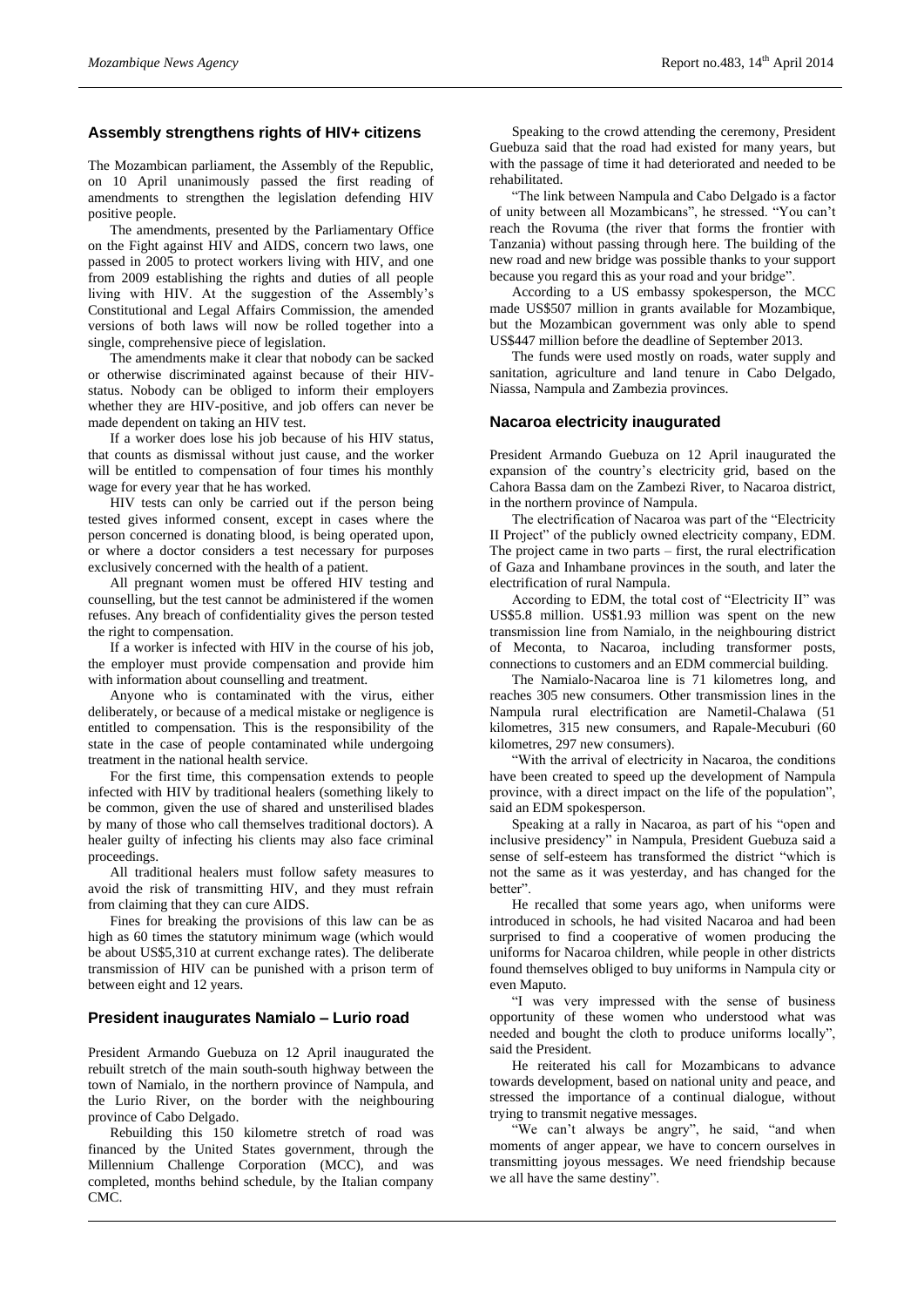# **Mozambique to miss education millennium goals**

The Ministry of Education has admitted that the country will not attain the Millennium Development Goals (MDGs) for education by the cut-off date of next year.

The second of the eight MDGs is to achieve universal primary education, and the target is to ensure that, by 2015, all children will be able to complete a full course of primary schooling.

The third MDG is to promote gender equality and empower women. Here the key target is to eliminate gender disparity in primary and secondary education, preferably by 2005, and at all levels of education by 2015.

National Director of Planning in the Education Ministry, Manuel Rego, said the MDGs would be missed because of the high school dropout rate, the poor quality of education and continued lack of gender parity.

Rego said that, although over six million children aged between six and 12 are attending primary schools, there are still children of school age who are not at school. Among the main reasons that dissuaded parents from sending these children to school were poverty and the long distances between their homes and the nearest school.

Furthermore, large numbers of children drop out of school before completing primary education. "The great problem we face is keeping children at school", said Rego. "Children should be at school until they complete the seven years of primary education. There are still high dropout rates, of around 14 per cent, of children who do not complete primary education".

"We are very close to guaranteeing that all children enrol in school, but we are far from guaranteeing that they stay there", he admitted.

The situation is gradually improving. In first level primary education (first to fifth grades), the official statistics show a gross finishing rate of 72.6 per cent. This year the Ministry expects a finishing rate of 86 per cent.

# **EDM reaching limit of its capacity**

Consumption of energy sold by Mozambique's publicly owned electricity company, EDM, grew by seven per cent in 2013 – but the company had to import electricity from South Africa to meet the growing demand, according to EDM chairperson Augusto de Sousa Fernando.

Speaking to reporters during a meeting on EDM's 2013 activities, which brought together directors, managers and other key EDM staff, Fernando said that in 2012 the company spent about US\$75 million in importing electricity, and that sum rose to US\$81 million in 2013. At the same time, EDM's exports of energy to neighbouring countries fell by 21 per cent because of increased domestic consumption.

The number of EDM clients rose from 1.14 million in 2012 to 1.26 million by the end of 2013. The proportion of the population with access to electricity from the national grid thus rose from 24 to 26 per cent.

EDM also prioritized expanding the grid to more of the country's districts. "In 2012, we ended the year with 109 districts electrified", said Fernando, "and in 2013 we reached 120 districts. There are just eight districts still to be electrified this year". (These figures do not take account of the 13 new districts established by law last year by the Mozambican parliament, the Assembly of the Republic. So far these districts, created by dividing existing districts, only exist on paper, and do not yet have district governments).

Fernando said that peak consumption rose from 706 megawatts in 2012 to 761 megawatts in 2013, and is now at its limits, given the current state of equipment.

"We are operating with a grid that is pretty much at the limit of its capacities", he said, "and we need to undertake maintenance to guarantee adequate supplies of electricity, at a time when we are not benefitting from any grants or soft loans".

#### **New Nacala port and railway ready by December**

Transport Minister Gabriel Muthisse has declared that the new port and coal terminal at Nacala-a-Velha, in the northern province of Nampula, and the railway linking it to the Moatize coal basin, will be concluded by December.

Once the port and railway are concluded it will be possible to export 22 million tonnes of cargo through Nacala, of which 18 million tonnes will be coal.

So far, coal exports from Moatize, in the western province of Tete, are all sent along the Sena railway line to the port of Beira. Even with an increase in handling capacity to 12 million tonnes a year, the Sena line cannot possible handle all the coal exports from Tete, which, in the medium term, could reach 100 million tonnes a year.

The railway from Moatize to Nacala, financed by the Brazilian mining company Vale, involves new stretches of line through Malawi. The railway will re-enter Mozambique at Entre-Lagos, in Niassa province, and the existing northern corridor, through Niassa and Nampula is being upgraded to deal with the coal traffic.

Muthisse added that in 18 to 20 months there will be a new coal terminal in Beira, with the capacity to handle 30 million tonnes a year. An entirely new port will be built at Macuse on the coast of Zambezia province, and another new rail line will link it to Moatize. It too will be able to deal with 30 million tonnes of coal a year.

"Our challenge in this area is not just having the facilities", said Muthisse. "It is to guarantee that they are managed in an efficient and competitive way. We don't want our national products to become uncompetitive because of our railways or our ports".

He warned that the tariffs for Mozambican ports and railways "must take into account those of the region and of the world. If our costs are higher than those in the region and the world, then we have to reduce our costs".

"We have to take international dynamics into account", stressed the Minister, in order to allow the Mozambican rail and port systems to attract more cargo from other countries of the region, such as South Africa, Zimbabwe, Malawi, Zambia and even the Democratic Republic of Congo.

## **President inaugurates water distribution centre**

President Armando Guebuza on 7 April inaugurated the Sampene Water Distribution Centre, part of the water supply system for Quelimane, capital of Zambezia province.

The Distribution Centre, financed by the Mozambican government with the support of the World Bank, cost 63.3 million meticais (about US\$2.1 million).

The work consisted of building a reservoir with the capacity to hold 2,500 cubic metres of water, a water tower with capacity for 300 cubic metres, and a pumping station.

At the same time, 25 kilometres of new piping was laid, as part of the expansion of the Quelimane city water supply.